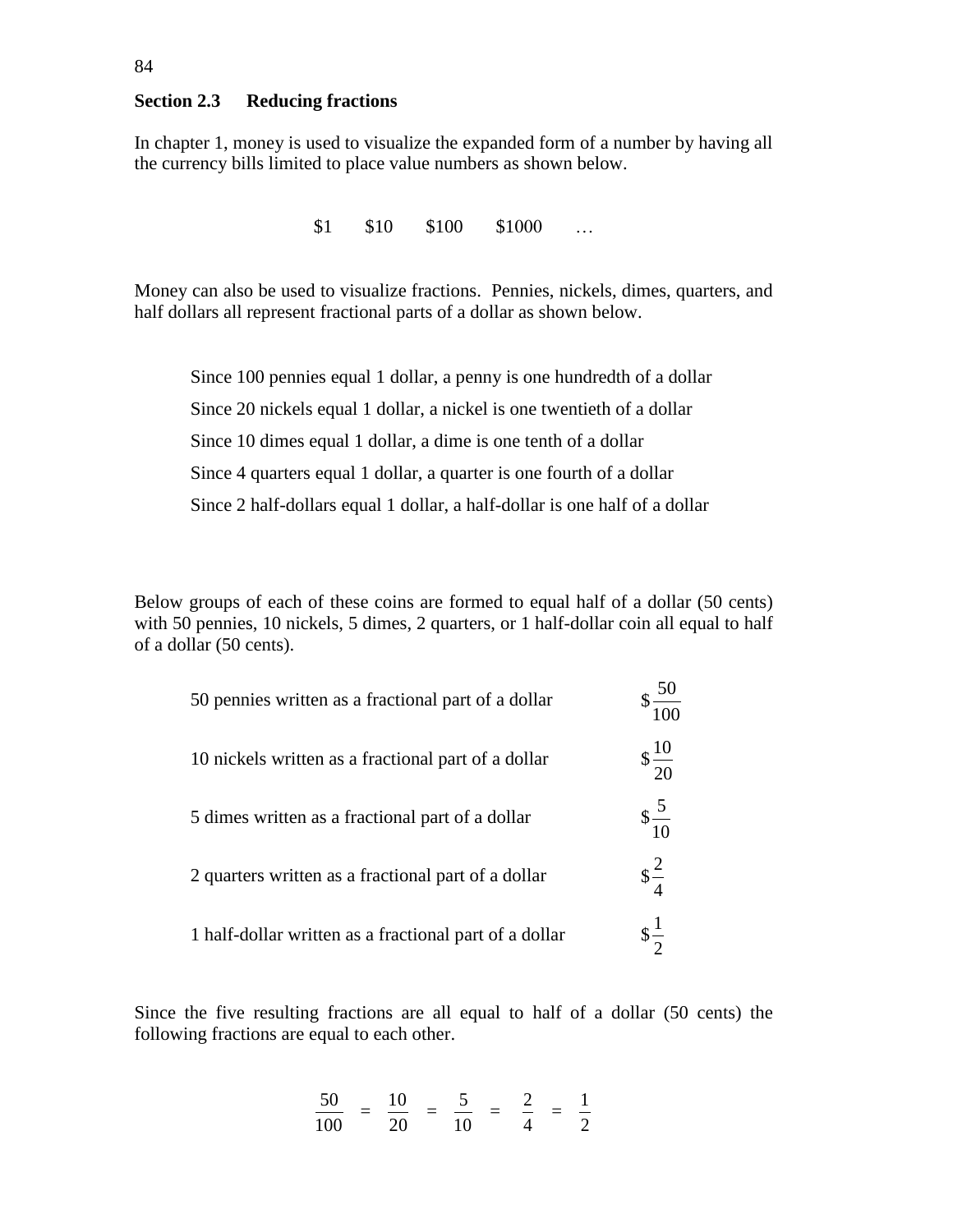**Equivalent fractions** are fractions that are equal to each other.

On the previous page nickels, dimes, quarters, and a half-dollar are used to create the equivalent fractions 10/20, 5/10, 2/4, and 1/2 that are all equal to half of a dollar. Below these fractions are illustrated by shading in appropriate parts of a bar with each bar representing the whole number one. Notice that although on each bar different numbers of parts are shaded, each results with half the bar shaded.



To create an equivalent fraction, multiply both the numerator and denominator of that fraction by the same natural number. Thus each fraction has an infinite number of equivalent fractions.

| Example 1 | Create two fractions that are equivalent to 3/5 |  |  |  |
|-----------|-------------------------------------------------|--|--|--|
|           |                                                 |  |  |  |

| $5 \t 5(2)$                                | $\frac{3(2)}{2}$ | Multiply both the numerator and denominator by 2 |
|--------------------------------------------|------------------|--------------------------------------------------|
| $\frac{3}{2} - \frac{3(3)}{2}$<br>5 $5(3)$ | 15               | Multiply both the numerator and denominator by 3 |

6/10 and 9/15 are equivalent to 3/5

*Example 2* Create two fractions that are equivalent to 4/7

| $4$ $-$<br>$7 \t 7(5)$           | 4(5) | 20<br>35 | Multiply both the numerator and denominator by 5 |
|----------------------------------|------|----------|--------------------------------------------------|
| $\frac{4}{2}$ – $\frac{4(6)}{2}$ | 7(6) | 24       | Multiply both the numerator and denominator by 6 |

20/35 and 24/42 are equivalent to 4/7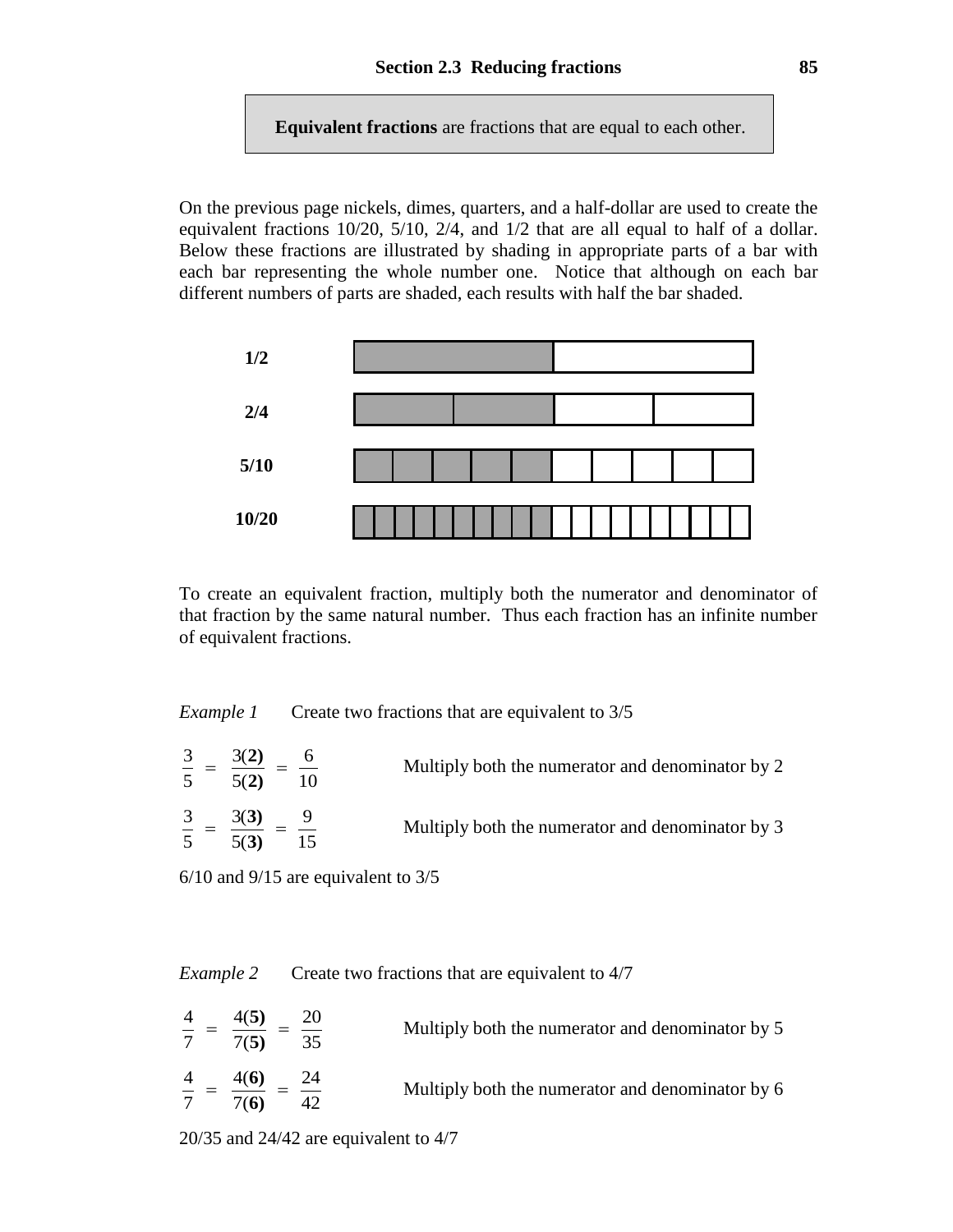A fraction is written in **reduced form** or **simplest terms** if the numerator and the denominator of the fraction do not share a common factor besides one. In other words, a fraction is written in **reduced form** or **simplest terms** if the only natural number that is divisible into both the numerator and the denominator is one.

Every fraction has a unique reduced fraction form. In this section, three techniques are introduced to write a fraction in simplest term. The first technique shown below involves finding a common factor.

## **To reduce a fraction by factoring**

- 1) Identify a natural number besides one that is divisible into both the numerator and the denominator. This common divisor is also a common factor.
- 2) Write both the numerator and denominator in factored form using the common factor.
- 3) Cancel out the common factor.
- 4) If the only natural number that is divisible into both the numerator and denominator of the resulting fraction is one then it is in reduced form.

*Example 3* Reduce the following fractions: 8/10 15/20

For 8/10 the numerator and denominator are both divisible by 2 so write the both as products with a factor of 2. Then cancel out the common factor 2. The fraction 4/5 is in reduced form since the only common factor of 4 and 5 is one.

$$
\frac{8}{10} = \frac{(4)(2)}{(5)(2)} = \frac{(4)(2)}{(5)(2)} = \frac{4}{5}
$$

For 15/20 the numerator and denominator are both divisible by 5 so write both as products with a factor of 5. Then cancel out the common factor 5. The fraction 3/4 is in reduced form since the only common factor of 3 and 4 is one.

$$
\frac{15}{20} = \frac{(3)(5)}{(4)(5)} = \frac{(3)(5)}{(4)(5)} = \frac{3}{4}
$$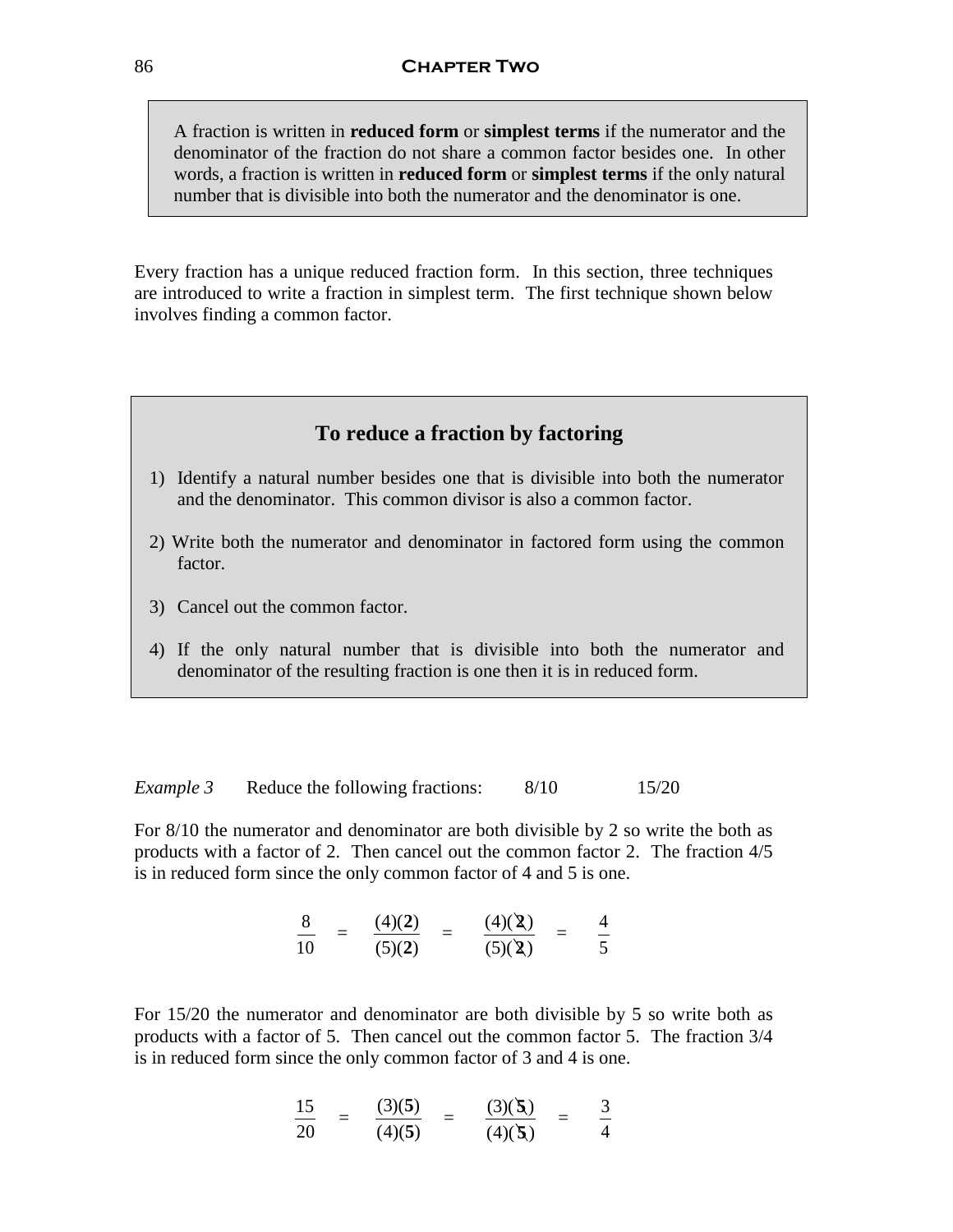For 14/63 the numerator and denominator are both divisible by 7 so write both as products with a factor of 7. Then cancel out the common factor 7. The fraction 2/9 is in reduced form since the only common factor of 2 and 9 is one.

$$
\frac{14}{63} = \frac{(2)(7)}{(9)(7)} = \frac{(2)(7)}{(9)(7)} = \frac{2}{9}
$$

For 8/45 the only number that divides evenly into both the numerator and denominator is one so it is already in reduced form.

The **greatest common factor (GCF)** of two counting numbers is the largest natural number which is a factor of both numbers.

When reducing a fraction if the greatest common factor of the numerator and denominator is canceled, the resulting fraction is in reduced form. In the example below fractions are reduced by first writing both the numerator and denominator as products involving their greatest common factor and then canceling out the GCF.

*Example 5* Reduce the following fractions: 24/30 16/24

For 24/30 the numerator and denominator are both divisible by 2, 3 and 6 so the greatest common factor is 6. Write both the numerator and the denominators as products with a factor of 6. Then cancel out the greatest common factor 6. The fraction 4/5 is in reduced form since the only common factor of 4 and 5 is one.

$$
\frac{24}{30} = \frac{(4)(6)}{(5)(6)} = \frac{(4)(6)}{(5)(6)} = \frac{4}{5}
$$

For 16/24 the numerator and denominator are both divisible by 2, 4 and 8 so the great common factor is 8. Write both the numerator and the denominators as products with a factor of 8. Then cancel out the greatest common factor 8. The fraction 2/3 is in reduced form since the only common factor of 2 and 3 is one.

$$
\frac{16}{24} = \frac{(2)(8)}{(3)(8)} = \frac{(2)(8)}{(3)(8)} = \frac{2}{3}
$$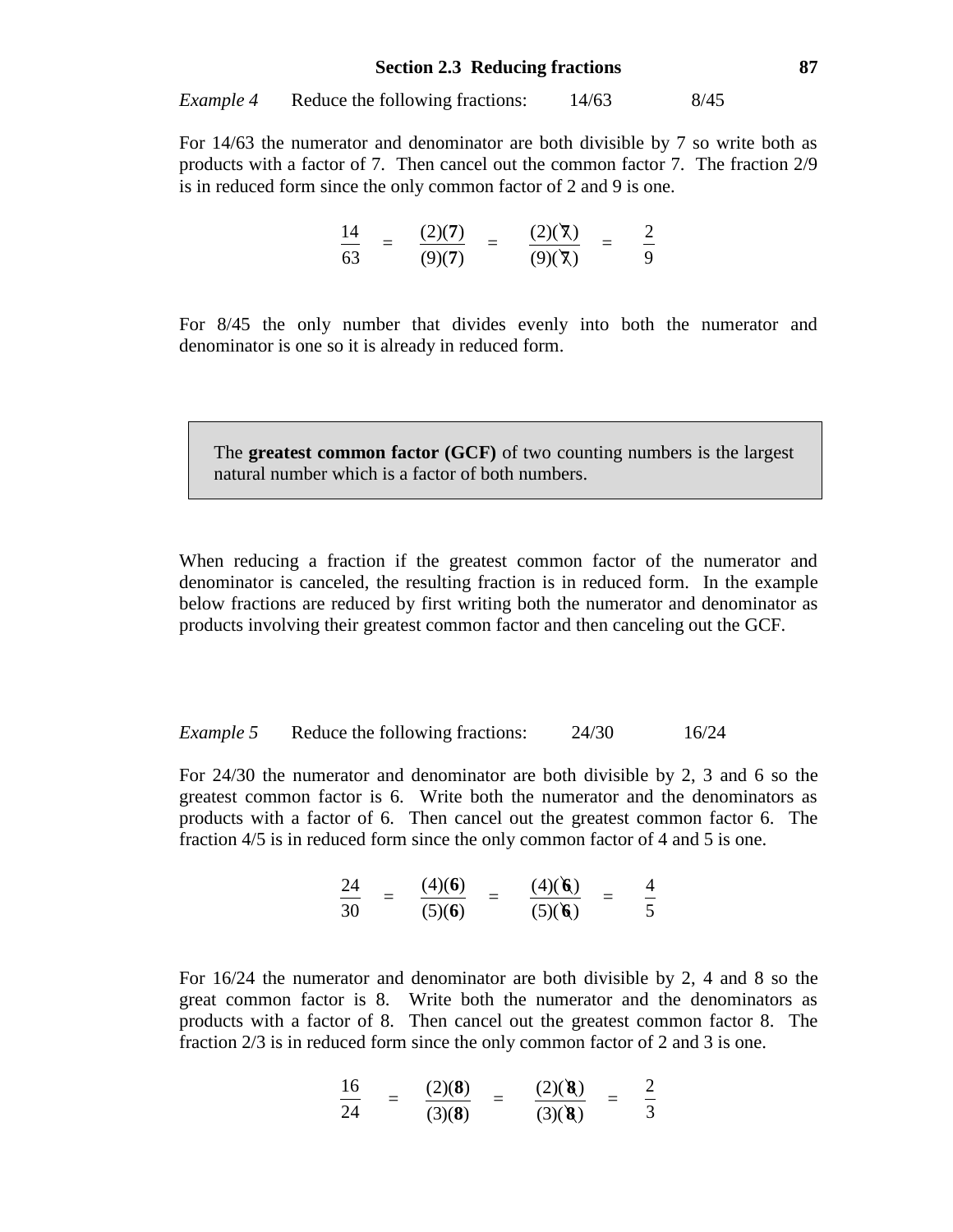#### 88 **Chapter Two**

A second technique, the cancellation method, to reduce a fraction is a shortcut notation in which both the numerator and denominator are both divided by a common divisor with the resulting quotients written above the crossed out numerator and below the crossed out denominator. Below the fraction 15/20 is reduced using both the factoring and cancelation method.

|          | <b>Factoring Method</b> |  |  | <b>Cancellation Method</b> |
|----------|-------------------------|--|--|----------------------------|
| 15<br>20 | Э                       |  |  |                            |

*Example 6* Reduce the following fractions using the cancellation method: 18/45 24/32 40/60

For 18/45 the numerator and denominator are both divisible by 3 and 9 so the greatest common factor is 9. Dividing both the numerator and denominator by 9, results in the fraction 2/5 which is in reduced form.

$$
\frac{18}{45} = \frac{\cancel{18}}{\cancel{45}} = \frac{2}{5}
$$

For 24/32 the numerator and denominator are both divisible by 2, 4 and 8 so the greatest common factor is 8. Dividing both the numerator and denominator by 8, results in the fraction 3/4 that is in reduced form.

$$
\frac{24}{32} = \frac{\stackrel{3}{24}}{\stackrel{3}{4}} = \frac{3}{4}
$$

For 40/60 the numerator and denominator are both divisible by 10. Dividing both the numerator and denominator by 10, results in the fraction 4/6. The new numerator 4 and denominator 6 are both divisible by 2. Dividing the numerator 4 and denominator 6 by 2, results in the fraction 2/3 which is in reduced form. Note the original fraction 40/60 can be reduced with one cancelation if the greatest common factor 20 is divided into both the original numerator 40 and denominator 60.

$$
\frac{40}{60} = \frac{\stackrel{?}{40}}{\stackrel{40}{\cancel{60}}}= \frac{2}{3}
$$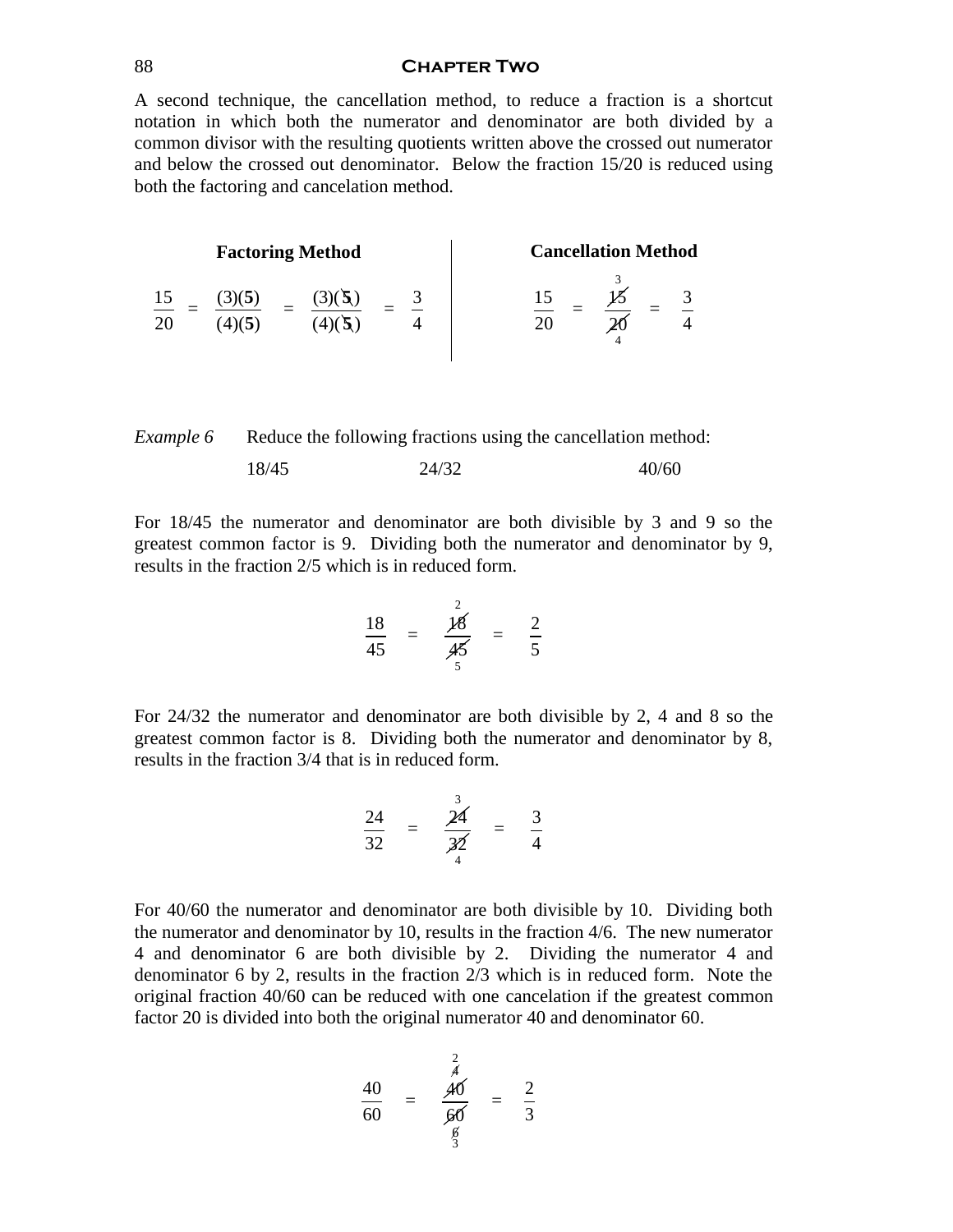#### **Section 2.3 Reducing fractions 89**

A third technique for reducing a fraction is a version of the repeated division process used for prime factorization. This technique is useful when the common factors of the numerators and denominators are not easy to find. The repeated division technique works by starting with the smallest prime that is divisible into both the numerator and denominator and dividing this prime into both the numerator and denominator and writing the resulting quotients on the line below. Continue this process of identifying primes divisible into both numbers on each line until the remaining quotients have only a common factor of one. The product of the prime divisors is the greatest common factor of the original numerator and denominator and the **last quotient is the reduced form of the fraction**.

*Example* 7 Reduce the fraction 60/96 using the repeated division method.

Both the numerator and denominator 60 and 96 are divisible by the prime 2 with the resulting quotients of 30 and 48. 30 and 48 are also divisible by the prime 2 with the resulting quotients of 15 and 24. 15 and 24 are divisible by the prime 3 with the resulting quotients of 5 and 8. Since 5 and 8 are not divisible by a common prime, the reduced form of the fraction 60/96 is 5/8 (the last quotient) as shown below.



To illustrate how this repeated division process works the results are written below in factored form. The greatest common factor of 60 and 96 is (**2**)(**2**)(**3**) which equals 12. Canceling out the greatest common factor 12 written as (**2**)(**2**)(**3**) results in the fraction 5/8 which is in reduced form.

$$
\frac{60}{96} = \frac{(2)(2)(3)(5)}{(2)(2)(3)(8)} = \frac{(2)(2)(3)(3)(5)}{(2)(2)(3)(8)} = \frac{5}{8}
$$

Students are not expected to write multiple repeated division tables as shown in the solutions to the following problems. Students only need to write the final repeated division table which shows all the prime number divisors and the final quotient line which is the reduced form of the fraction.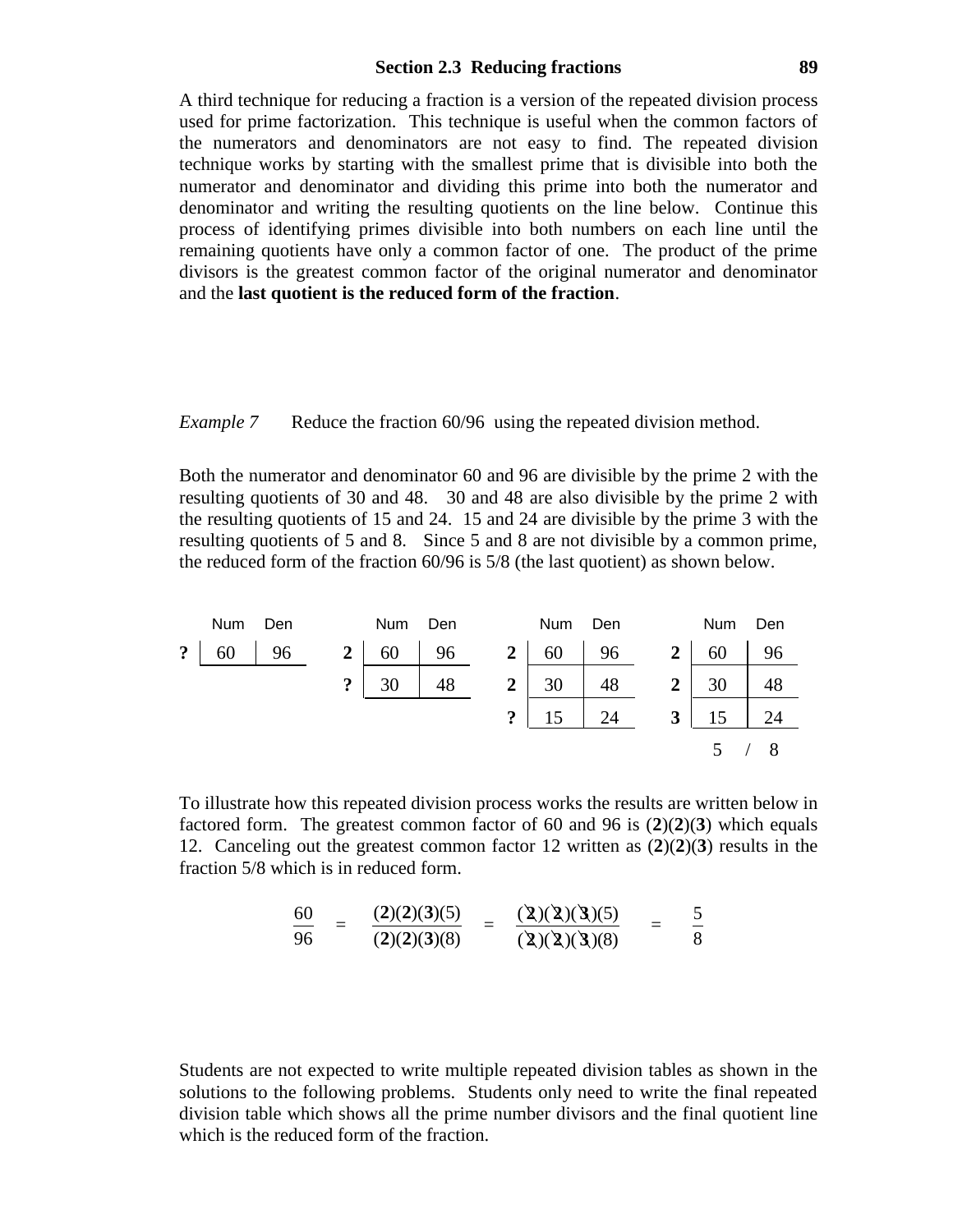*Example 8* Reduce the fraction 42/112 using the repeated division method.

Both the numerator and denominator 42 and 112 are divisible by the prime 2 with the resulting quotients of 21 and 56. Both 21 and 56 are divisible by the prime 7 with the resulting quotients of 3 and 8. Since 3 and 8 are not divisible by a common prime, the reduced form of the fraction 42/112 is 3/8 as shown below.

|                  | Num | Den |
|------------------|-----|-----|
| $\boldsymbol{2}$ |     | 112 |
| 7                | 21  | 56  |
|                  |     | 8   |

To illustrate how this repeated division process works the results are written below in factored form. The greatest common factor of 42 and 112 is (**2**)(**7**) which equals 14. Canceling out the greatest common factor 14 written as (**2**)(**7**) results in the fraction 3/8 which is in reduced form.

$$
\frac{42}{112} = \frac{(2)(7)(3)}{(2)(7)(8)} = \frac{(2)(7)(3)}{(2)(7)(8)} = \frac{3}{8}
$$

The process of creating an equivalent fraction and reducing a fraction are inverse procedures. To create an equivalent fraction the numerator and denominator are both multiplied by a common number whereas to reduce a fraction the numerator and denominator are both divided by their greatest common factor. To illustrate this inverse relationship an equivalent fraction to 4/7 is created below by multiplying the numerator and denominator by 6 resulting in 24/42, then 24/42 is reduced back to 4/7 by dividing both the numerator and denominator by their greatest common factor 6.

#### **Create a fraction equivalent to 4/7**

Multiply both the numerator and denominator by the same number say 6

$$
\frac{4}{7} = \frac{4(6)}{7(6)} = \frac{24}{42}
$$

### **Reduce the fraction 24/42**

Since GCF of 24 and 42 is 6, divide both numerator and denominator by 6

$$
\frac{24}{42} = \frac{(4)(6)}{(7)(6)} = \frac{4}{7}
$$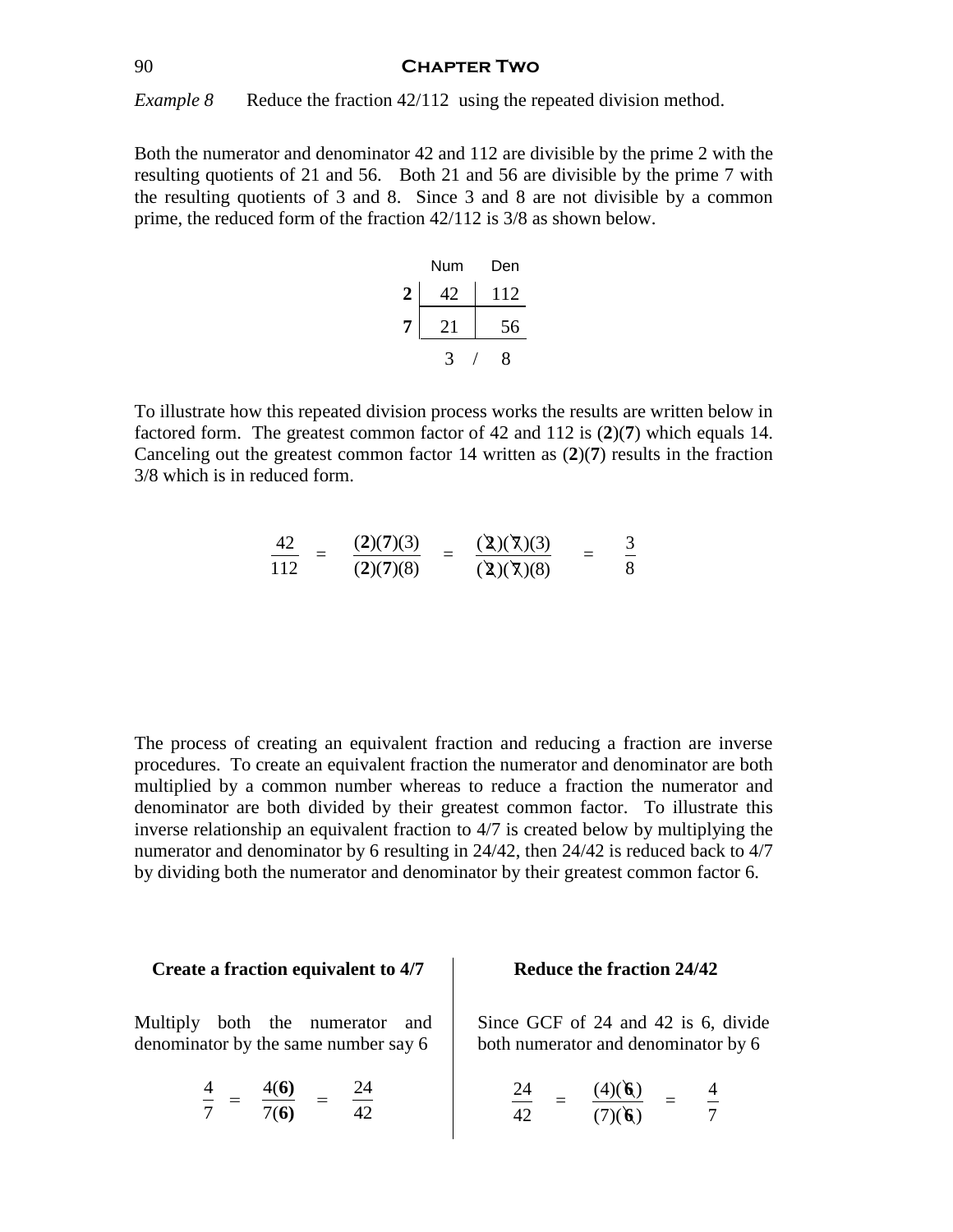### **Section 2.3 Reducing fractions 91**

In this section three techniques for reducing or simplifying a fraction are introduced: factoring, cancellation, and repeated division. Most of the numerical fractions in algebra courses involve numerators and denominators whose greatest common factors are easily identified by mental calculations and which are simplified using either the cancelation or factoring method. The repeated division technique is useful for fractions whose numerator and denominators have a greatest common factor which is not easily identified without doing written calculations. Below as a summary the fraction 30/45 is reduced using the three techniques.

# **Factoring Method**

$$
\frac{30}{45} = \frac{(2)(15)}{(3)(15)} = \frac{(2)(15)}{(3)(15)} = \frac{2}{3}
$$

## **Cancellation Method**

$$
\frac{30}{45} = \frac{\frac{2}{6}}{\frac{45}{9}} = \frac{2}{3}
$$

## **Repeated Division Method**

|   | Num      | Den |
|---|----------|-----|
| 3 | 30       | 45  |
| 5 | $\theta$ | .5  |
|   | ')       |     |

$$
\frac{30}{45} = \frac{(3)(5)(2)}{(3)(5)(3)} = \frac{(3)(5)(2)}{(3)(5)(3)} = \frac{2}{3}
$$